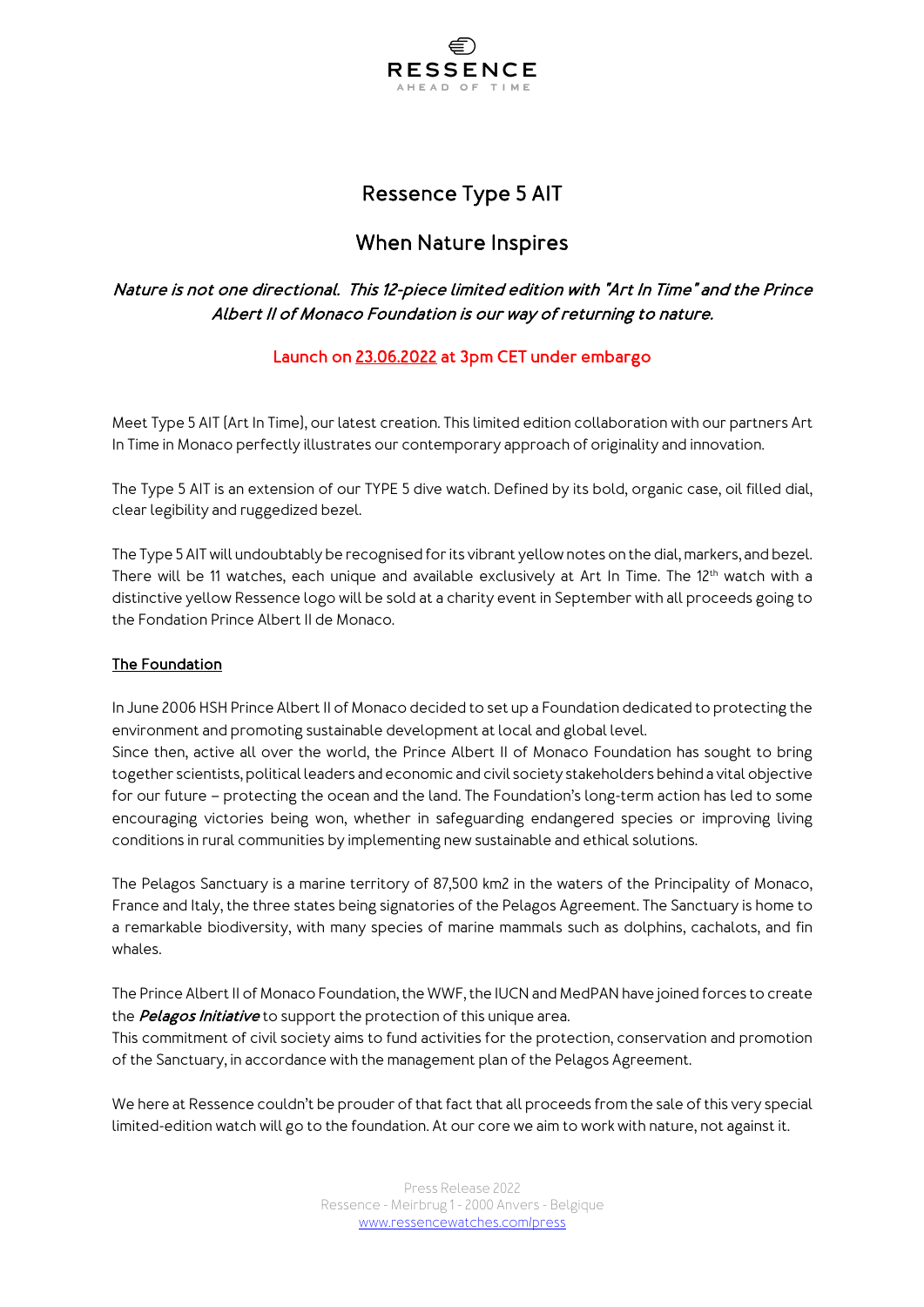

# The TYPE 5 AIT

The case is crafted entirely in grade five titanium, which contributes to its light weight in the hand and on the wrist (with the strap included, the watch weighs just 85 grams). The tapered case has a sandwich-style construction with a two-tone finish, showcasing both polished and satin finishing textures.

Dial side, the hours' disc (adorned with our logo) has a yellow index at the hour that the watch corresponds to. This will be unique to the owner. Below the oil-filled upper chamber is an air-filled lower chamber that houses the bespoke mechanical auto-winding movement. Using a magnet transmission to drive the discs on the ROCS dial. Seven bellows compensate for the expansion and contraction of the oil in the upper chamber as temperatures change. The use of oil has one ultimate advantage. It cancels out what is known as Total Internal Reflection. Typically, under water, a traditional diver's watch needs to be viewed straight on in order to be read properly - otherwise refraction turns the glass into a mirror. But not with the oil-filled TYPE 5. The use of oil ensures complete legibility whatever the angle of view. A first for a mechanical watch.

The rear-mounted crown deploys the Ressence Compression Lock System (RCLS), a mechanism which closes the gasket sealing of the lower air chamber when the crown is pushed back into its resting position.

## ART IN TIME

Art In Time is based in Monaco and boasts a unique concept in watchmaking bringing together smaller production brands on the basis of their common values: independence, creativity and exclusivity.

Throughout both his personal and professional career, Karl-Friedrich Scheufele has developed a large number of initiatives closely related to the theme of time and the preservation of watchmaking heritage. This is the second charitable initiative that Mr. Scheufele and Art in Time will partner with Ressence on. Proceeds will go to the Fondation Prince Albert II de Monaco.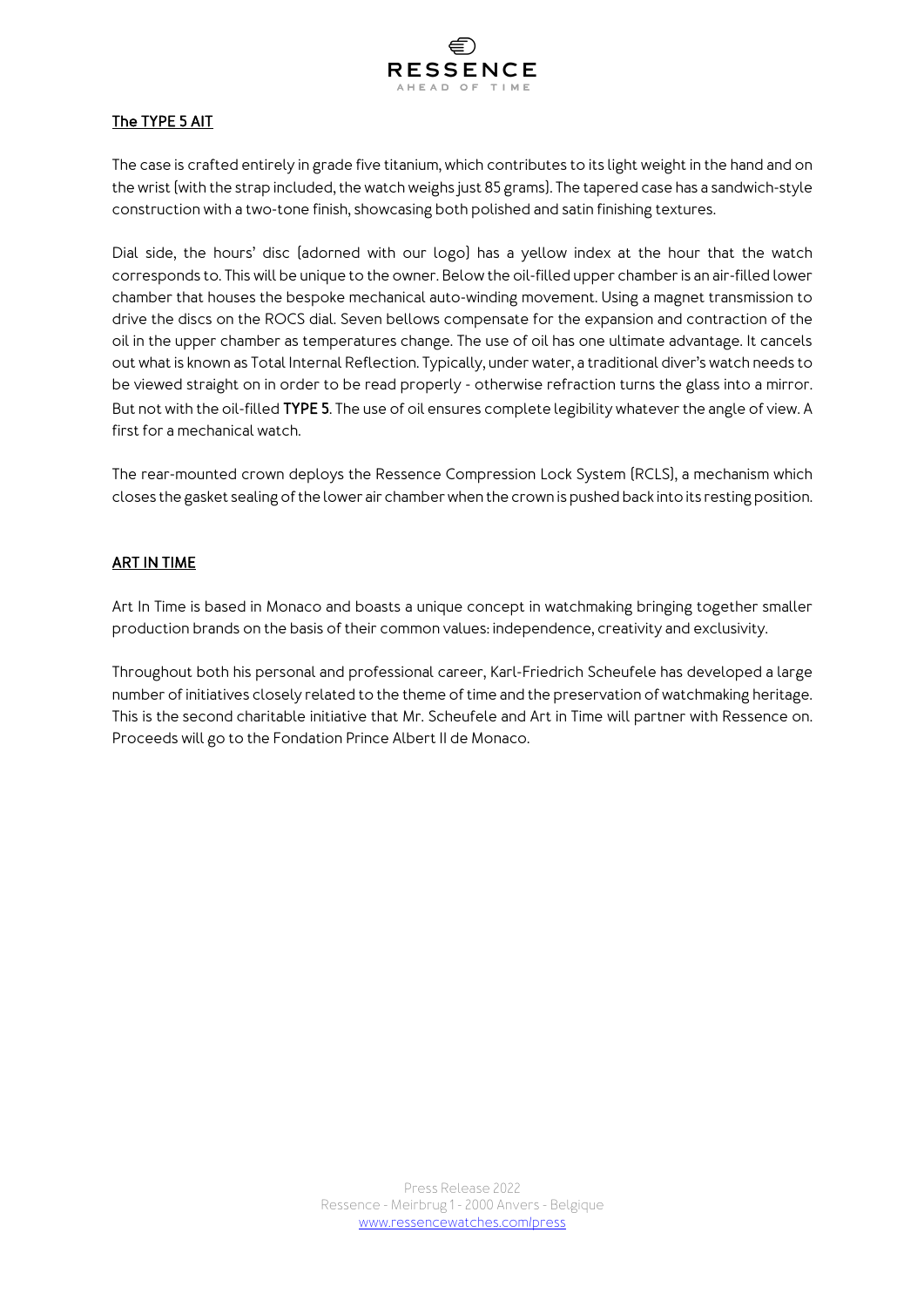

# Technical Specifications

NAME : Type 5 AIT

#### Functions

- Hours
- Minutes
- Runner (90 seconds)
- Oil temperature

#### Movement

● Patented ROCS 5 - Ressence Orbital Convex System - driven by the minute axle ofa specially customised 2824/2 base calibre

- Caseback winding and time setting with RCLS Ressence Compression Lock System
- Magnetic Transmission
- Compensating Bellow System for the oil (7 Bellows)
- Self-winding
- 36 hours power reserve
- 28,800 vibrations per hour
- 41 jewels
- 25 gears

#### Dial

● Convex grade 5 titanium dial (125mm radius) with 3 eccentric biaxial satellites inclined at 3° (hours), 4.75° (thermal gauge and runner)

● Engraved indications filled with Superluminova

## Case

- Grade 5 titanium
- Two separate sealed chambers with the upper one filled with 3.57 ml of oil
- Domed sapphire crystals top and bottom with both sides anti-reflective coating
- Uni-directional bezel
- 46mm (diameter) x 15.5 mm (thickness)
- 10 ATM water-resistance

#### Buckle & Strap

- Polished Ardillon Buckle in grade 5 titanium
- Yellow premium rubber strap (24/24mm)

#### Total Components

● 324

#### Weight

● 85 grams including strap

## Price

● EUR 35,500 (all taxes included)

Press Release 2022 Ressence - Meirbrug 1 - 2000 Anvers - Belgique www.ressencewatches.com/press